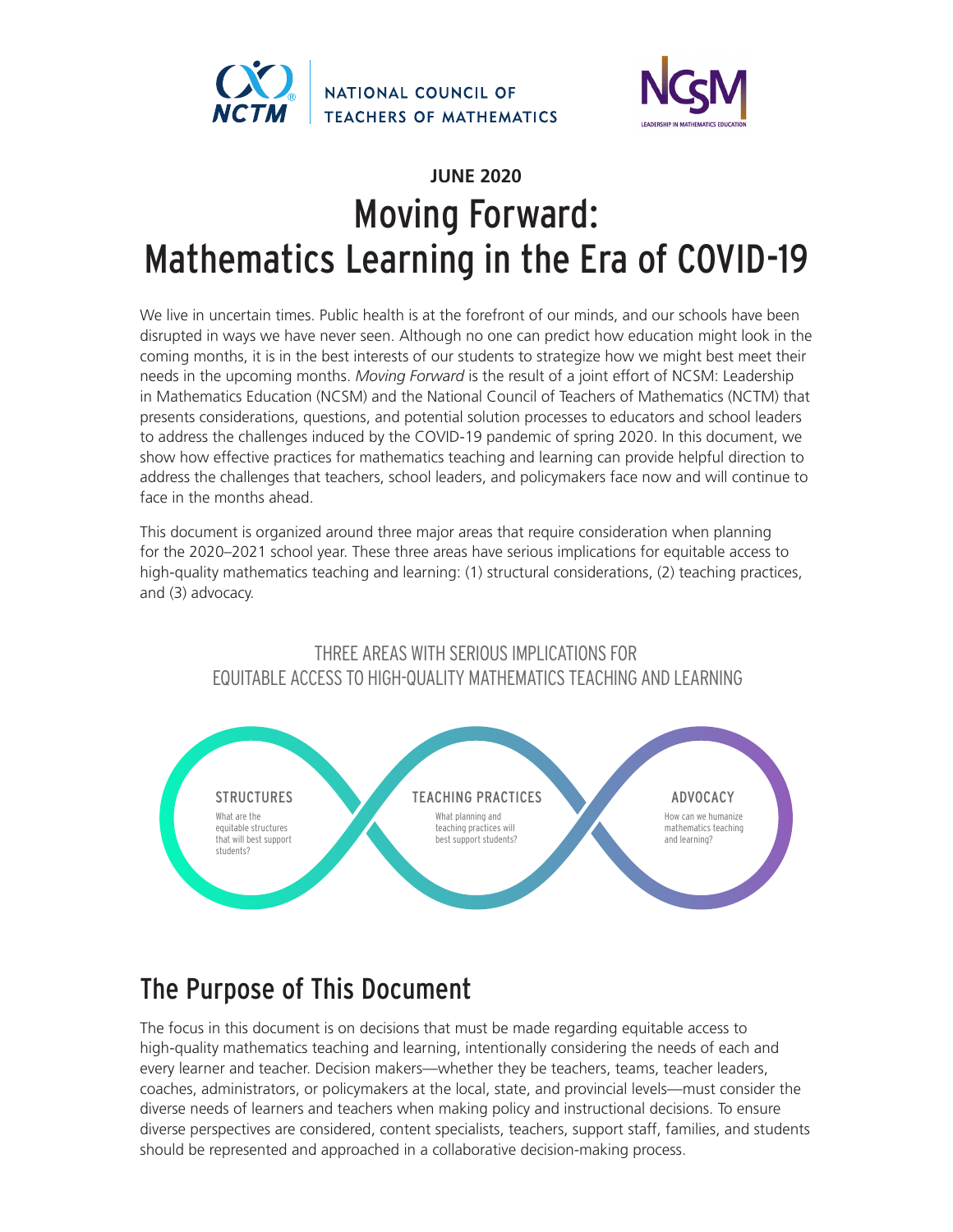



The intent is not to cover the entire educational landscape but rather to start a conversation about some of the most potentially important choices that will require action from schools, districts, provinces, and states that lead to informed action. The aim is to address general guidelines that have wide applicability while also recognizing that local schools and districts may have unique conditions that warrant attention, including in-person, remote, or hybrid instruction. Mathematics learning is particularly vulnerable in a disrupted school year (Kuhfeld and Tarasawa 2020), so mathematics teaching and learning must be prioritized in any plan. Questions and processes are described in this document to facilitate the collaborations needed around issues influencing how to move mathematics learning forward.

In *Moving Forward*, we present each major area with these guiding questions.

- Who should be part of which conversations and decisions (teachers, families, school level leaders, students, or other partners and stakeholders)?
- What supports are necessary for educators to thoughtfully engage learners in meaningful learning of mathematics when students, teachers, and leaders move forward with learning?
- What questions do we need to ask before taking next steps?

NCSM and NCTM's vision for mathematics teaching and learning includes empowering those we serve, and, in that spirit, we intentionally view students and teachers through a lens focusing on strengths that positively contribute to mathematics teaching and learning, an asset-based lens. Thus, part of the purpose of this document is to focus on the *opportunities for learning* rather than *learning gaps* and to consider what mathematical content students know and what mathematical dispositions they have because focusing on the mathematical strengths they bring to the table is critical.

Within each area, questions are presented that leaders should ask as they work together to make decisions regarding the teaching and learning of mathematics for the next school year. Potential structures and protocols are shared that leaders could use to facilitate that collaborative work. Students learning at different times, teachers teaching content with different pacing, and systems flexibly adjusting to meet students' needs are all issues educators confront yearly; thus, these are not new. However, the scale and proximity of many of these issues make returning in the 2020–2021 academic year unique. *Moving Forward* into the 2020–2021 academic year will require attention to educators' and learners' social, emotional, and academic needs. Many critical decisions and bold leadership are necessary, but we must be mindful that these decisions will affect the lives of people.

# Structures Supporting Mathematics Teaching and Learning

The 2019–2020 school year was interrupted by the outbreak of COVID-19, and although learning continued in a virtual or out-of-school manner, the structures of school systems were abruptly altered. Interruptions in learning such as those experienced in the 2019–2020 school year and anticipated during the 2020–2021 school year have the potential to exacerbate structural inequities and widen differences in what groups of students experience. Intentional planning for flexible structures that support all students and teachers equitably provides leaders with the ability to actively guard against those inequities.

NCSM's position paper, *Closing the Opportunity Gap: A Call for Detracking Mathematics* (2020b), and NCTM's Catalyzing Change series (2018, 2020a, 2020b) include key recommendations calling for the elimination of ability grouping and tracking for PK–12 students and discontinuing the practice of tracking teachers. A key recommendation in the Catalyzing Change series calls for dismantling structural obstacles that stand in the way of mathematics working for each and every student across PK–12 mathematics (NCTM 2018).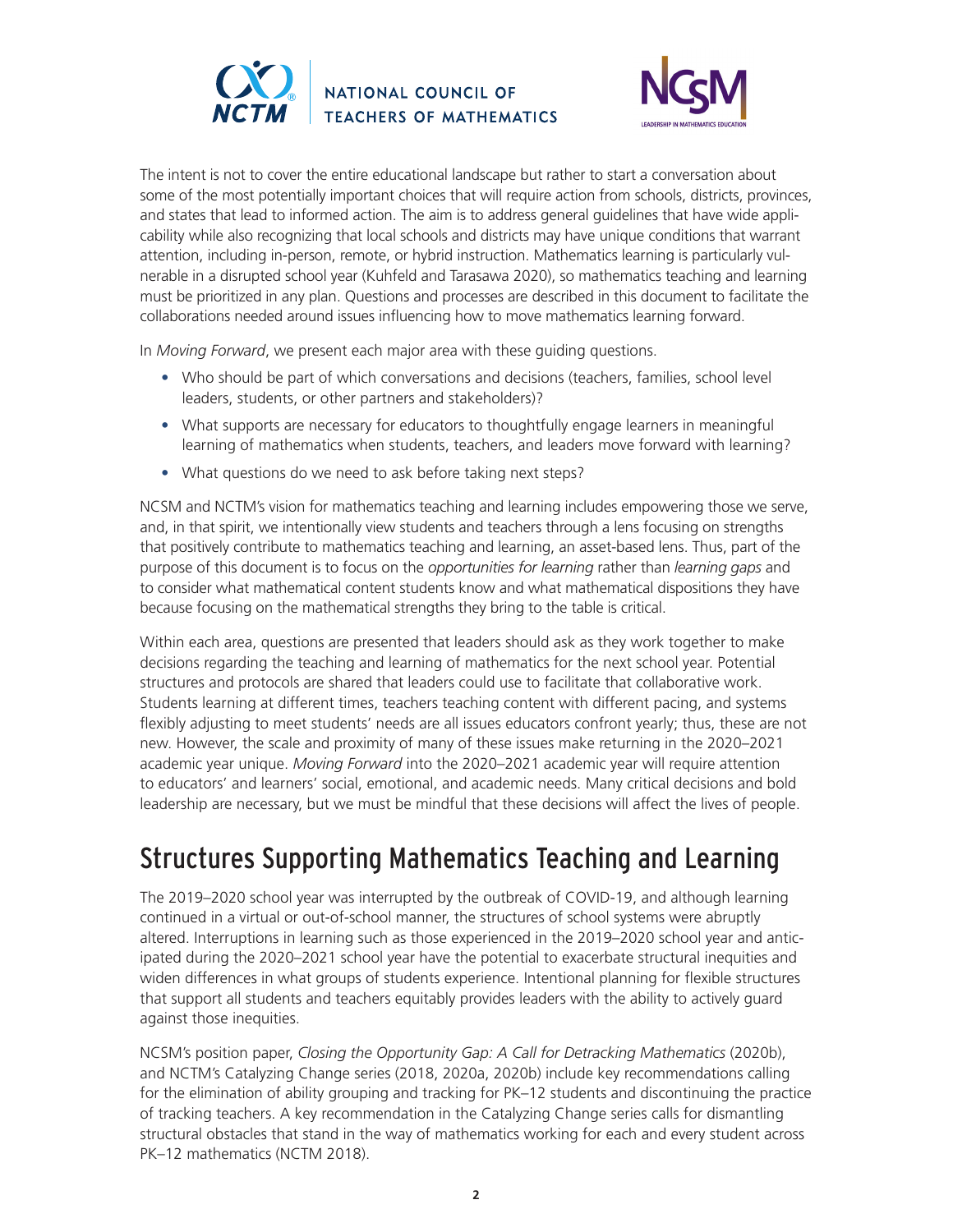



Schools, districts, states, and provinces are making decisions about structures for their systems with new lenses for the 2020–2021 school year due to a variety of uncertainties about student and teacher strengths and needs after a disrupted spring. Evidence-based productive and unproductive structures were developed from recommendations in NCTM's *Principles to Actions: Ensuring Mathematical Success for All* (2014), NCTM's Catalyzing Change series (2018, 2020a, 2020b), and NCSM's *Essential Actions: Framework for Leadership in Mathematics Education* (2020a).

# What are productive structures to organize students for instruction?

Decisions about how students will be organized for instruction will vary within schools and across school districts and will reflect beliefs about how and which students can and should learn mathematics. Well-intended school leaders may inadvertently make existing inequities in school structures worse.

Unproductive structures isolate and label students and do not promote equitable access to highquality mathematics teaching and learning. Consider the following productive structures for organizing students that are true for any school year (NCSM 2020a; NCTM 2018; NCTM 2020a; NCTM 2020b). Then, use the *Questions to Consider* as you and your leadership team are making decisions about creating structures for the 2020–2021 school year.

| <b>Productive Classroom Structures</b>     | Questions to Consider                                                                                  |
|--------------------------------------------|--------------------------------------------------------------------------------------------------------|
| Engage in heterogeneous groupings,         | In what ways are students organized for mathematics                                                    |
| both between and within classes, where     | instruction in our school or district so that each and every                                           |
| expectations for learning are high and the | learner has access to high-quality mathematics instruction?                                            |
| greatest gains can be made collectively    | What initial steps can be taken in our school or district to                                           |
| for all students.                          | prevent labeling, ability grouping, and tracking students in                                           |
| Provide differentiated support for each    | mathematics as we prepare for the flexibility required for the                                         |
| student to reach grade-level standards     | 2020-2021 school year?                                                                                 |
| by designing rich tier 1 instruction that  | How do we support the elimination of tracking and instead                                              |
| allows for multiple entry points and       | structure interventions that provide high-quality instruction                                          |
| solution pathways and uses a range of      | and other classroom support, such as math coaches and                                                  |
| approaches.                                | specialists?                                                                                           |
| Provide just-in-time interventions during  | How are we ensuring that access to technology does not                                                 |
| the school day that do not replace daily,  | adversely affect students' access to high-quality mathemat-                                            |
| grade-level instruction and are designed   | ics, particularly as instruction moves between in-school and                                           |
| on the basis of the results from effective | remote learning?                                                                                       |
| formative assessments. Students move       | What structures exist to support students with diverse                                                 |
| in and out of flexible interventions as    | learning needs? How will these structures differ as instruc-                                           |
| needed.                                    | tion moves between in-school and remote learning?                                                      |
|                                            | How might our well-intentioned student organization<br>solutions result in new, unexpected inequities? |

### STRUCTURES THAT ORGANIZE STUDENTS FOR INSTRUCTION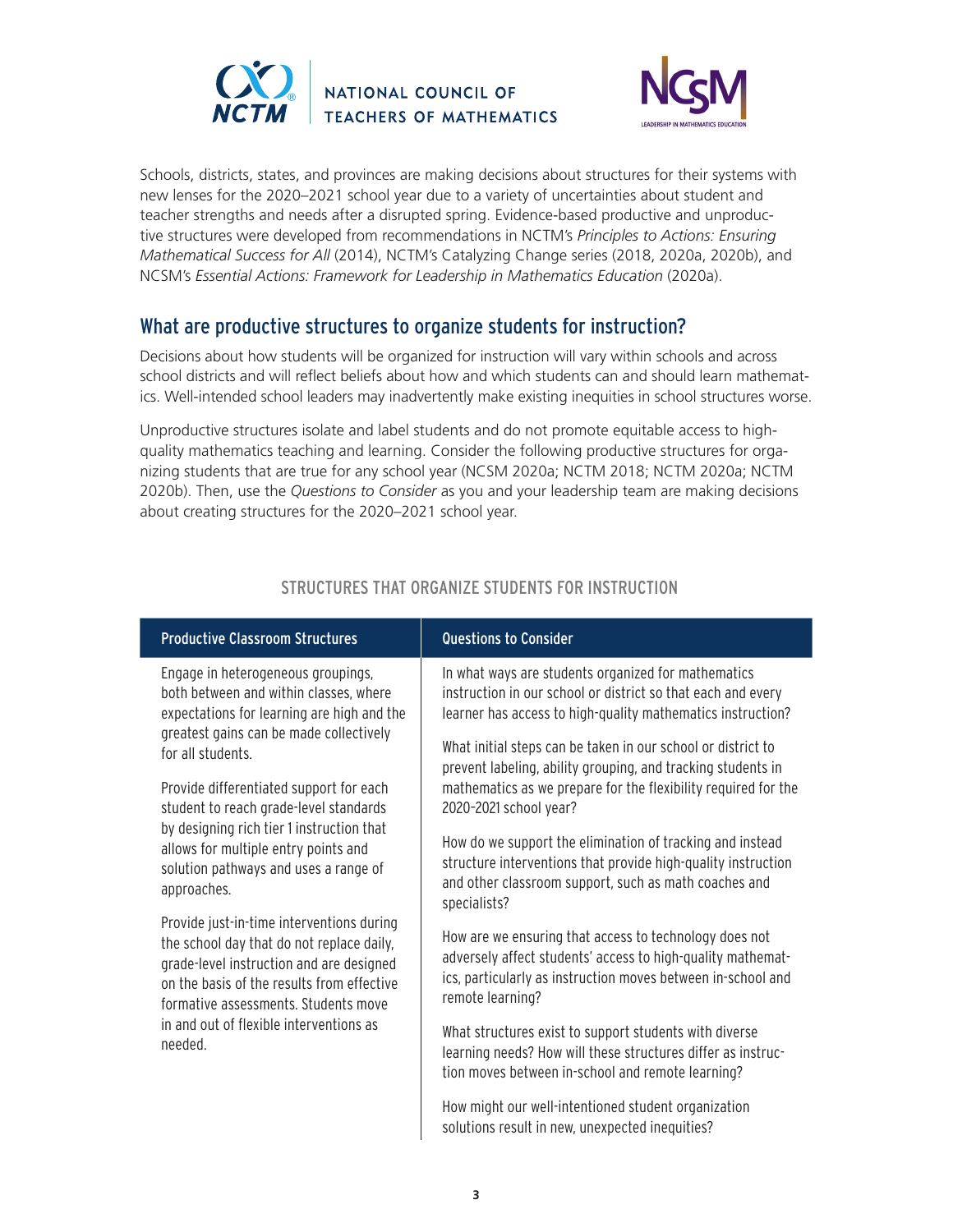



## Recommendations for structures that support student learning

- Assign students to teachers using structures that ensure heterogeneous ability groups, being mindful of potential inequities, such as access to technology, as schools shift between in-school and out-of-school learning.
- Create strategically mixed groups of students with a variety of strengths within classes and have them collaborate to complete rich tasks in a variety of media, including digital and print.
- Prioritize mathematics teaching and learning by providing additional time allocations for mathematics and fortifying intervention plans. Ensure that highly qualified mathematics teachers are in place for initial instruction and any intervention plans.

# What are productive structures that support teachers?

We must recognize the strengths that teachers bring and the potential of professional collaboration. Structures need to be in place to support the work that teachers do and professional collaboration building on teacher strengths. Too often, teacher tracking is associated with student tracking and is the practice of assigning predominately one track of learners to particular teachers. Students benefit when teachers teach heterogeneous classes of students at the elementary and middle school levels and a mix of classes at the high school level (NCTM 2018; NCTM 2020a; NCTM 2020b). That is particularly true for the 2020–2021 school year, when school closures and student mobility and absenteeism related to COVID-19 create new challenges for students and teachers.

As you are planning for the 2020–2021 school year, consider using structures for teaching assignments that you might not ordinarily consider, such as the following:

- **• Looping** is a structure where teachers are assigned to the same group of students over multiple years (Hitz, Somers, and Jenlink 2007). Since teacher–student and student–student relationships were interrupted in the spring of the 2019–2020 school year, looping is a way to allow students and teachers some continuity in these relationships. This does not imply beginning where you left off in the previous grade but rather considering prior knowledge on which to build new student learning. Teachers can then effectively bridge last year's learning into the learning for the 2020–2021 school year because they know what was taught and what the students learned.
- **• Team teaching** or **co-teaching models** can be used creatively (Hunt 2010). For example, if teacher pairs work with the same students during periods of in-school instruction, then when schools are closed and turn to virtual or out-of-school instruction, each teacher may work with one group of their shared students. Perhaps one teacher creates lessons to be delivered digitally to provide remote instruction and another teacher creates a paper-and-pencil version of the same content/lesson to support students who do not have access to technology.

As with any new structure, be sure to consider both the advantages and possible constraints, including teacher certification, teacher content knowledge, and the importance of relationships and knowing the strengths of students and teachers alike.

Consider the following productive structures for organizing teachers that are true for any school year (NCTM 2018; NCTM 2020a; NCTM 2020b). Then, use the *Questions to Consider* as you and your leadership team are thinking about creating structures for the 2020–2021 school year.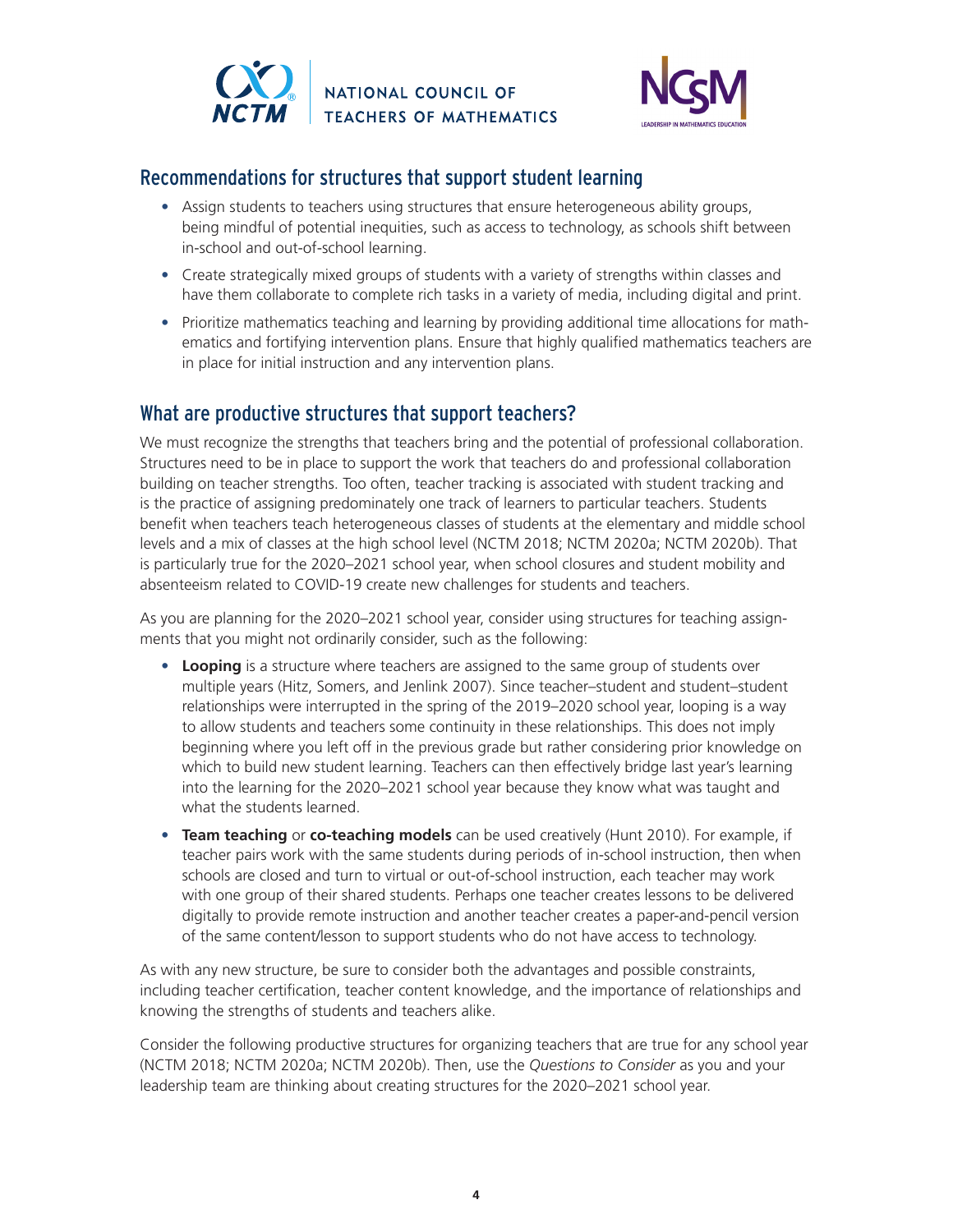



### STRUCTURES THAT SUPPORT TEACHERS

| <b>Productive Classroom Structures</b>                                                                                                                                                                                                                                                                                                                            | <b>Questions to Consider</b>                                                                                                                                                                                                        |
|-------------------------------------------------------------------------------------------------------------------------------------------------------------------------------------------------------------------------------------------------------------------------------------------------------------------------------------------------------------------|-------------------------------------------------------------------------------------------------------------------------------------------------------------------------------------------------------------------------------------|
| Teachers in elementary and middle<br>schools teach heterogeneous classes<br>of students. In high school, teachers in                                                                                                                                                                                                                                              | What structures are in place to support teachers if school<br>begins and then we need to transition to out-of-school<br>instruction?                                                                                                |
| the same department have a balance<br>of upper- and entry-level math course<br>assignments.<br>Teachers participate in regular profes-<br>sional learning to grow their skills and<br>collaborate to plan effective and flexible<br>instruction for their students through a<br>cycle of continuous improvement that<br>allows for responding to varied contexts. | How are teachers supporting one another in the use of<br>technology to facilitate and deliver in-person, remote, or<br>hybrid instruction?                                                                                          |
|                                                                                                                                                                                                                                                                                                                                                                   | How are teachers given opportunities to collaboratively<br>create long-term goals, plan, make connections among key<br>mathematical ideas, and design flexible and responsive<br>instruction between in-school and remote learning? |
|                                                                                                                                                                                                                                                                                                                                                                   | How can we advocate for teacher support in the implementa-<br>tion of new structures?                                                                                                                                               |
|                                                                                                                                                                                                                                                                                                                                                                   | How might your well-intentioned teacher organization<br>structures result in new, unexpected inequities?                                                                                                                            |

## Recommendations for structures that support teachers

- Create vertical teams that design and implement tasks that incorporate relevant previous grade-level material with the on-grade level using the progression of the standard.
- Provide teachers with professional learning about relevant topics—for example, dealing with trauma or remote learning engagements—and then decide as a team how to implement new learning, adjust for students' needs, and monitor for successes.
- Establish clear, robust yet reasonable expectations for teachers and students for addressing learning needs.
- Encourage teams to take collective responsibility and implement a response to student learning after examining evidence of student thinking.

Effective school leaders look for structures that equitably support students and teachers. Leaders can use this moment as an opportunity to examine critical areas in need of support as well as create the best opportunities for teachers and students to be successful whether they are in classrooms or in other spaces. This means examining whether all students have access to high-quality teaching, curriculum, and resources. Additionally, this means understanding ways to support teachers with providing students with the mathematics necessary to experience joy, wonder, and beauty so that students can make informed decisions about their futures. All teachers and students deserve the best opportunities to be successful no matter the circumstances.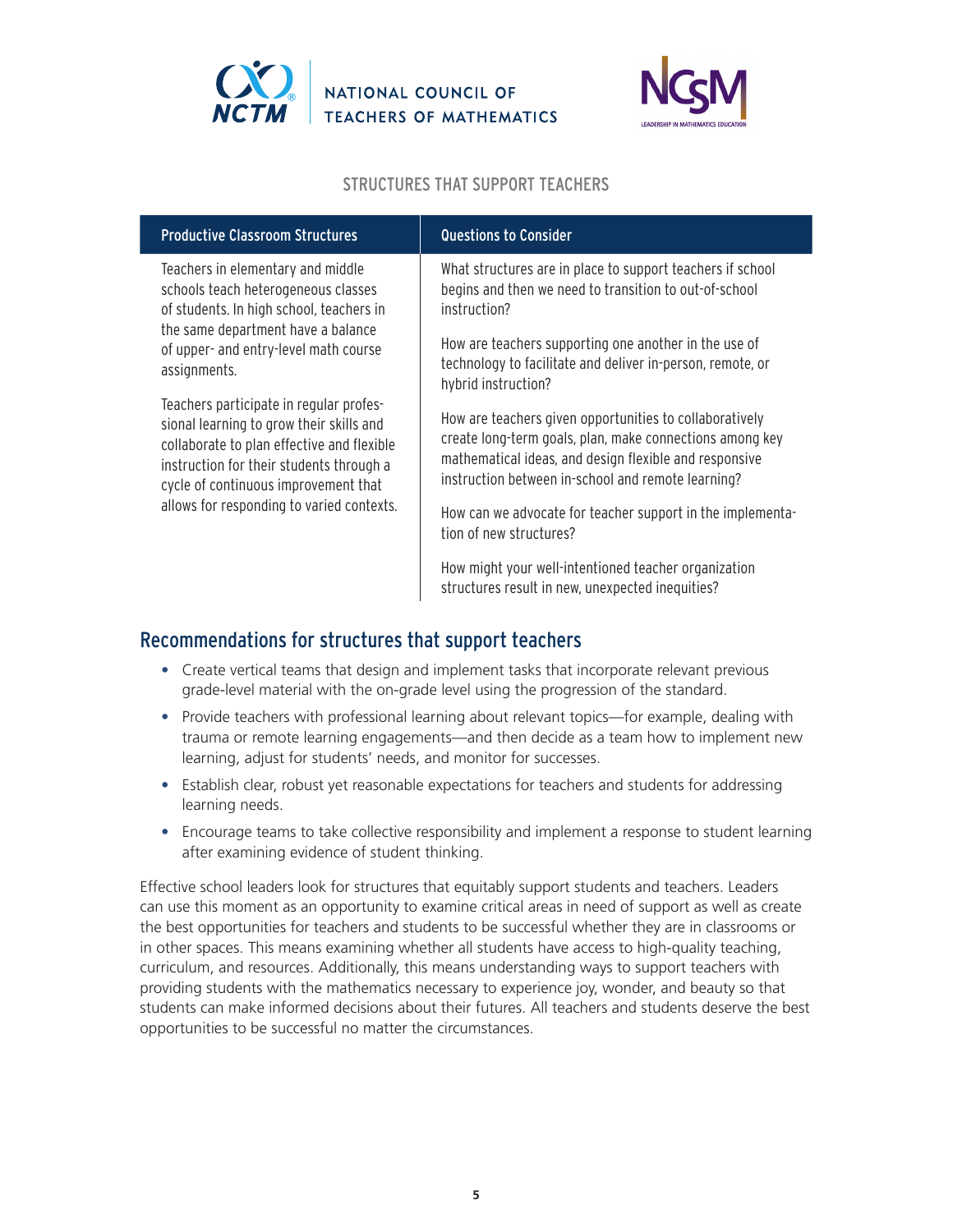



# Teaching Practices Supporting Mathematics Teaching and Learning

COVID-19 interrupted the 2019–2020 school year and in doing so created disruptions in the relationships among students and between students and teachers. Crisis situations induce certain responses that can impede mathematics teaching and learning. Those responses should be attended to before teachers can resume in-person, remote, or hybrid instruction. Attention must be given to the social and emotional needs of students, teachers, and staff since students were (and still could be) separated from their peers and teachers for an extended period of time.

Teaching during COVID-19 reveals that establishing relationships is significant for mathematics teaching and learning. When planning for mathematics teaching and learning, prerequisite skills are needed for that learning, and effective teaching practices are needed to move students forward in their learning of mathematics.

The following section outlines some overarching considerations for planning purposes.

# Determining Essential Learning for All Students

Standards for each grade level and course describe one full year of content that students are expected to learn. Consider the mathematics that is absolutely essential for students to learn and the connections of mathematics across grades and courses. As well, teachers should be mindful of continuing to connect mathematical content with mathematical processes, such as problem solving, communication, multiple representations, and connections. *Essential learning* is defined as the critical skills, knowledge, and dispositions that each student must acquire as a result of each course, grade level, and unit of instruction (Kanold et al. 2018; Schuhl et al. 2020).

Grade-level or course-level teams, with support from district leaders, should identify essential learning using guiding documents such as *Curriculum Focal Points for Prekindergarten through Grade 8 Mathematics: A Quest for Coherence* (NCTM 2006) and *Catalyzing Change* (NCTM 2018–2020). As well, many state and provincial departments of education or other educational organizations provide curriculum documents that help teachers identify curriculum focal points from within their specific curriculum standards. Teams can use the following criteria to determine which standards are essential:

- Does this standard represent the major work of the grade or course?
- Will student learning in future grades and courses be hindered without understanding and proficiency of this standard?
- Is this standard connected to important ideas in previous grades and courses?

Teachers should work collaboratively to develop a shared understanding of essential learnings to ensure all students have equitable access to a viable curriculum. Once determined, essential learnings should be shared with as many stakeholders as possible so schools and districts employ a cohesive approach to support student learning.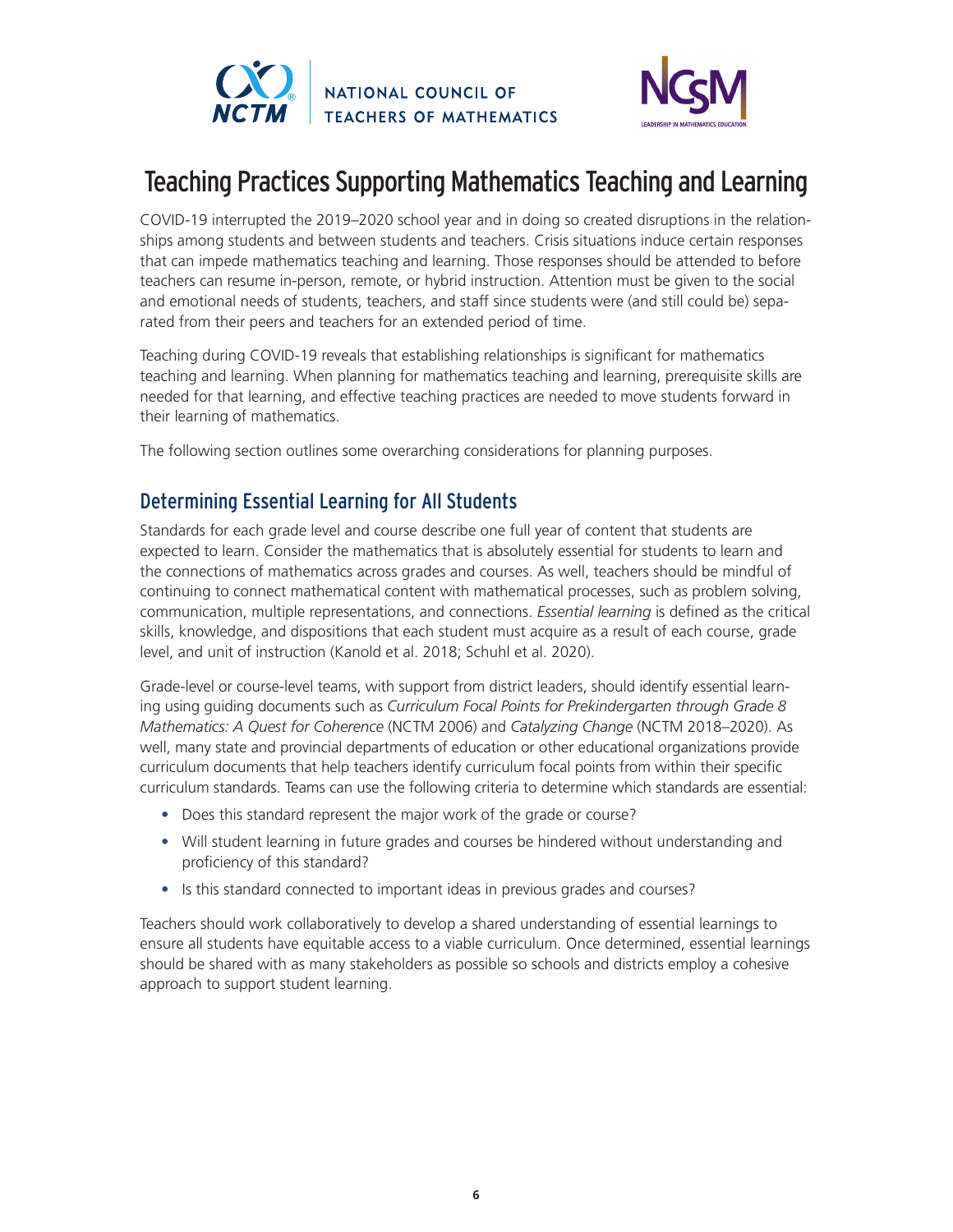



### DETERMINING ESSENTIAL LEARNING FOR ALL STUDENTS

| <b>Potential Resources</b>                                                                     | <b>Questions to Consider</b>                                                                                                                                                                                                |
|------------------------------------------------------------------------------------------------|-----------------------------------------------------------------------------------------------------------------------------------------------------------------------------------------------------------------------------|
| Focus of the Grade Level                                                                       | What are the essential learnings for the grade level for the<br>upcoming school year?                                                                                                                                       |
| • Catalyzing Change Series<br>• Curriculum Focal Points for<br>Prekindergarten through Grade 8 | How have the essential learnings been communicated to all<br>stakeholders (e.g., families, special education teachers, etc.)?                                                                                               |
| Mathematics<br>• Developing Essential Understanding<br><b>Series</b>                           | Have teachers and mathematics specialists met in school-<br>wide and district-wide teams to look at the essential<br>learnings across the district to ensure vertical coherence?                                            |
|                                                                                                | How have we allocated the time and created the structures<br>to meet as grade-level teams to plan out units of study<br>around the essential learnings?                                                                     |
|                                                                                                | How have we taken the necessary steps to ensure all<br>students have equitable access to a viable curriculum by<br>allocating time and resources toward the mastery of the<br>essentials? What evidence do we have of that? |
|                                                                                                |                                                                                                                                                                                                                             |

# Determining Necessary Prior Knowledge

Educators should view students in terms of their strengths, not weaknesses, and avoid the urge to immediately reteach all the skills we think students should have learned before arriving at school this fall. It is more productive for teachers to think of learning opportunities that are most important for students in relation to the mathematics learning progressions.

There are better options than using testing at the beginning of the school year to assess a laundry list of prerequisite understandings from previous grades that would consume a significant amount of instructional time. Prerequisite skills or understandings that may have been missed as a result of COVID-19 could be strategically taught right before the connected unit of study or incorporated as spiral review or as part of instructional routines and procedures. Teaching these skills as connected to grade-level or course-level content deepens students' mathematical understanding.

Before each unit of study, teachers should collaboratively identify prerequisite understandings, using sources such as the *[Mathematics Coherence Map](https://achievethecore.org/coherence-map/)*, that will build the foundational understanding for the essential learning in each unit of study students are about to enter. They should collaboratively plan how to support students in making connections to previous learning, incorporating tasks and lessons that build conceptual understanding before the unit of study.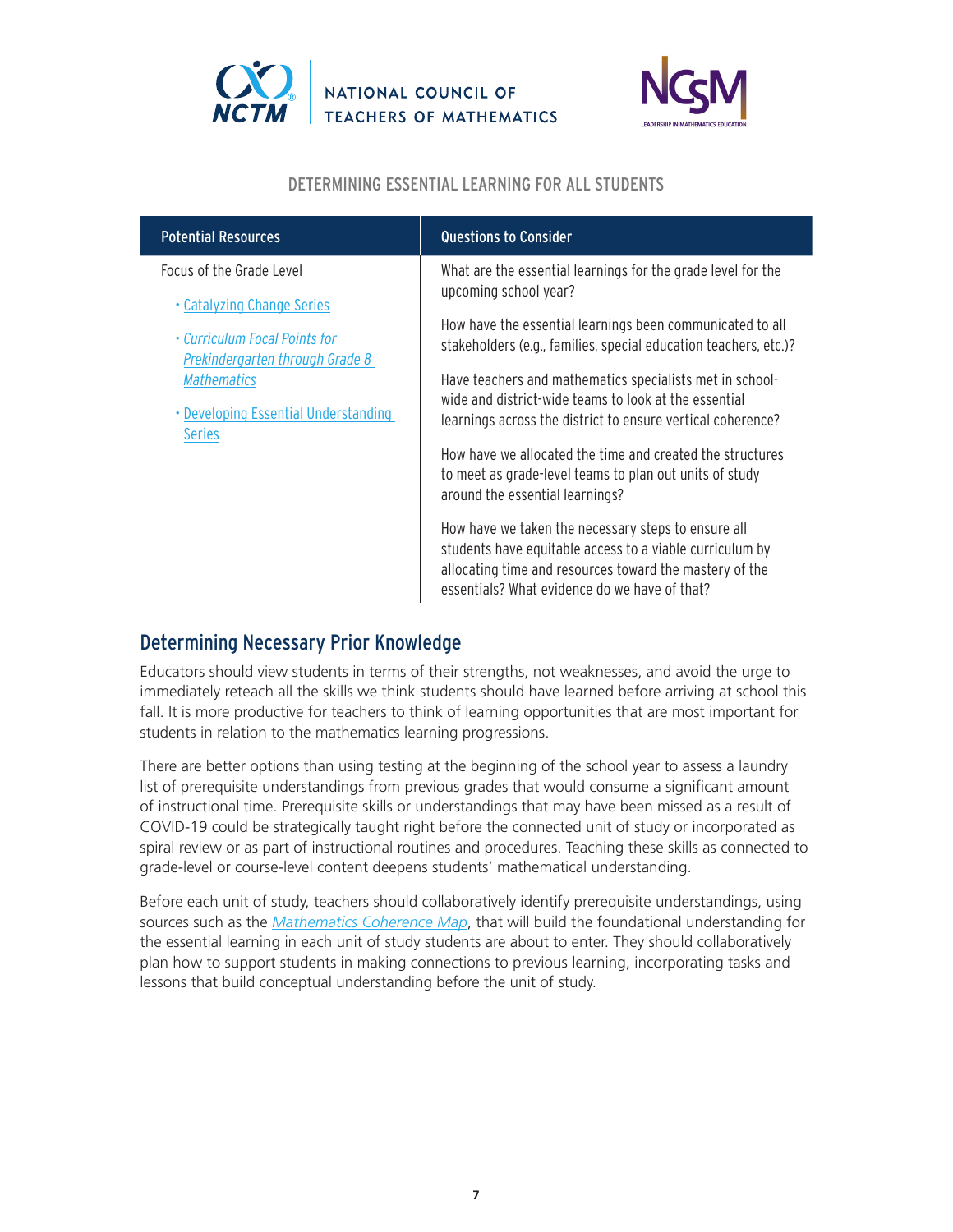



### DETERMINING NECESSARY PRIOR KNOWLEDGE

| <b>Potential Resources</b>                                                               | <b>Questions to Consider</b>                                                                                                                                                                                                                                          |
|------------------------------------------------------------------------------------------|-----------------------------------------------------------------------------------------------------------------------------------------------------------------------------------------------------------------------------------------------------------------------|
| Mathematics Progressions of Learning<br>• Progression Documents                          | Which of the prior grade-level standards did the students not<br>have the opportunity to learn?                                                                                                                                                                       |
| Planning for Prior Knowledge<br>• Mathematics Unit Planning in a PLC at                  | Which topics were addressed primarily through remote<br>instruction?                                                                                                                                                                                                  |
| Work®, Grades 3-5<br>. "Protocol to Determine Prior<br>Knowledge for a Mathematics Unit" | Using the information from previous grade-level teams, have<br>teams determined the prerequisite understandings students<br>will need to enter units of study and have they strategically<br>placed them right before that unit or within the unit as<br>appropriate? |
|                                                                                          | What are common misconceptions or prerequisite under-<br>standings in this topic? What instructional strategies or<br>tasks have been proven to be effective that we will commit<br>to using?                                                                         |

# Determining What Students Already Know and Introducing New Learning

To maximize time focused on teaching and learning, teachers should be intentional about selecting and using formative assessments strategies that support teaching. The way in which teachers collect evidence and use it to make instructional decisions has a significant impact on student learning (Wiliam 2011). Using the formative assessment strategies as well as designing quality formative assessments are needed to understand what students know and to build bridges to what they are learning. This is an opportunity to recognize students' strengths and to design and facilitate instruction that is strengths-based.

Employing assessments used formatively provides the necessary feedback to modify instruction to meet the needs of students. Open-ended mathematics tasks or constructed response items can be used as tools to gather insights about the mathematics that students know and understand. Teachers who work with students in remote learning situations should look for digital resources that allow them to collect the same type of data as during in-person opportunities.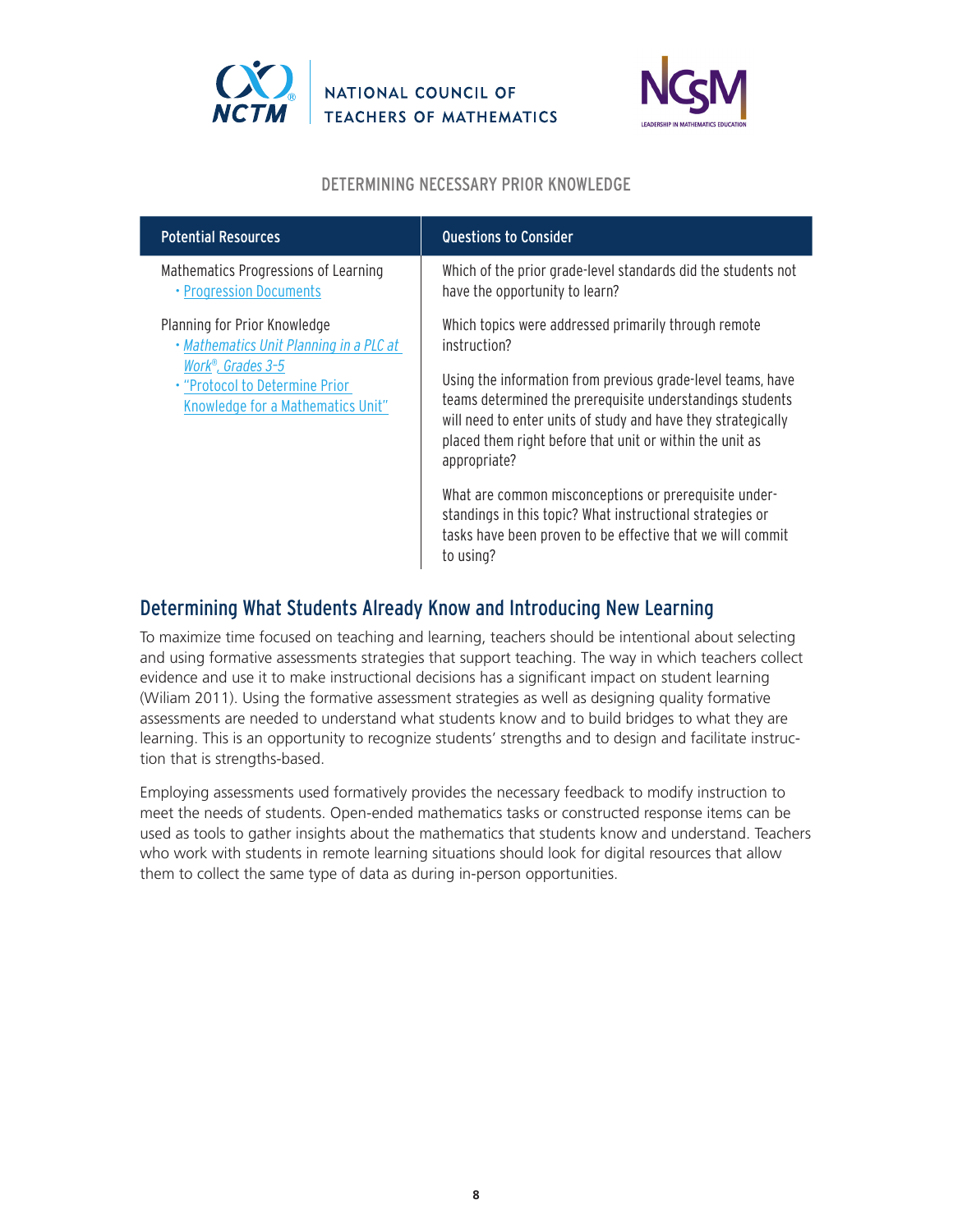



#### DETERMINING WHAT STUDENTS KNOW

| <b>Potential Resources</b>                                                                                              | <b>Questions to Consider</b>                                                                                                                      |
|-------------------------------------------------------------------------------------------------------------------------|---------------------------------------------------------------------------------------------------------------------------------------------------|
| Rigorous Math Tasks<br>. "Great Modeling Tasks in Three Acts"<br>. NCSM Great Tasks for Mathematics                     | What information is needed from the formative assessment<br>tasks to provide support for the grade-level essential<br>learnings?                  |
| <b>Series</b><br>. High School Mathematics Lessons to<br><b>Explore, Understand, and Respond to</b><br>Social Injustice | How might mathematical tasks be incorporated to determine<br>students' previous understanding in place of pretests and<br>posttests?              |
| . NCTM Activities with Rigor and<br>Coherence<br>• Principles to Actions Professional<br><b>Learning Toolkit</b>        | How will grade level teams and courses incorporate effective<br>formative assessment strategies into current instructional<br>teaching practices? |
| . "Using Talk to Make Sense of<br>Mathematics"<br><b>Formative Assessments</b>                                          | How will grade-level teams and courses ensure that<br>new learning is intentionally connected to previous<br>understanding?                       |
| • The Formative Five<br>· Jump Start Formative Assessment                                                               | How do we maximize instructional time to focus on mathe-<br>matics teaching and learning?                                                         |
|                                                                                                                         | How can we use technology to gather insights about the<br>mathematics students know and understand?                                               |

# The Most Effective Teaching Practices

It is essential to use the eight equitable and effective mathematics teaching practices advocated by NCTM in *Principles to Actions* (2018) regardless of whether instruction is in-person, remote, or hybrid.

- Establish mathematical goals to focus learning.
- Implement tasks that promote reasoning and problem solving.
- Use and connect mathematical representations.
- Facilitate meaningful mathematical discourse.
- Pose purposeful questions.
- Build procedural fluency from conceptual understanding.
- Support productive struggle in learning mathematics.
- Elicit and use evidence of student thinking.

Taken together, these practices support formative assessment strategies. For example, **eliciting and using evidence of student thinking** requires teachers to ensure all students believe that their mathematical thinking is valued. Effective implementation of this teaching practice includes **posing purposeful questions**, examining students' work on tasks, and observing students engaged in doing mathematics.

It is critical that we continue to **support students in productive struggle** and engage them in **meaningful mathematical discourse** that happens in and out of the classroom. Students can formulate their thoughts and then record their thinking and **connect mathematical representations** in a variety of ways, including using tools and devices.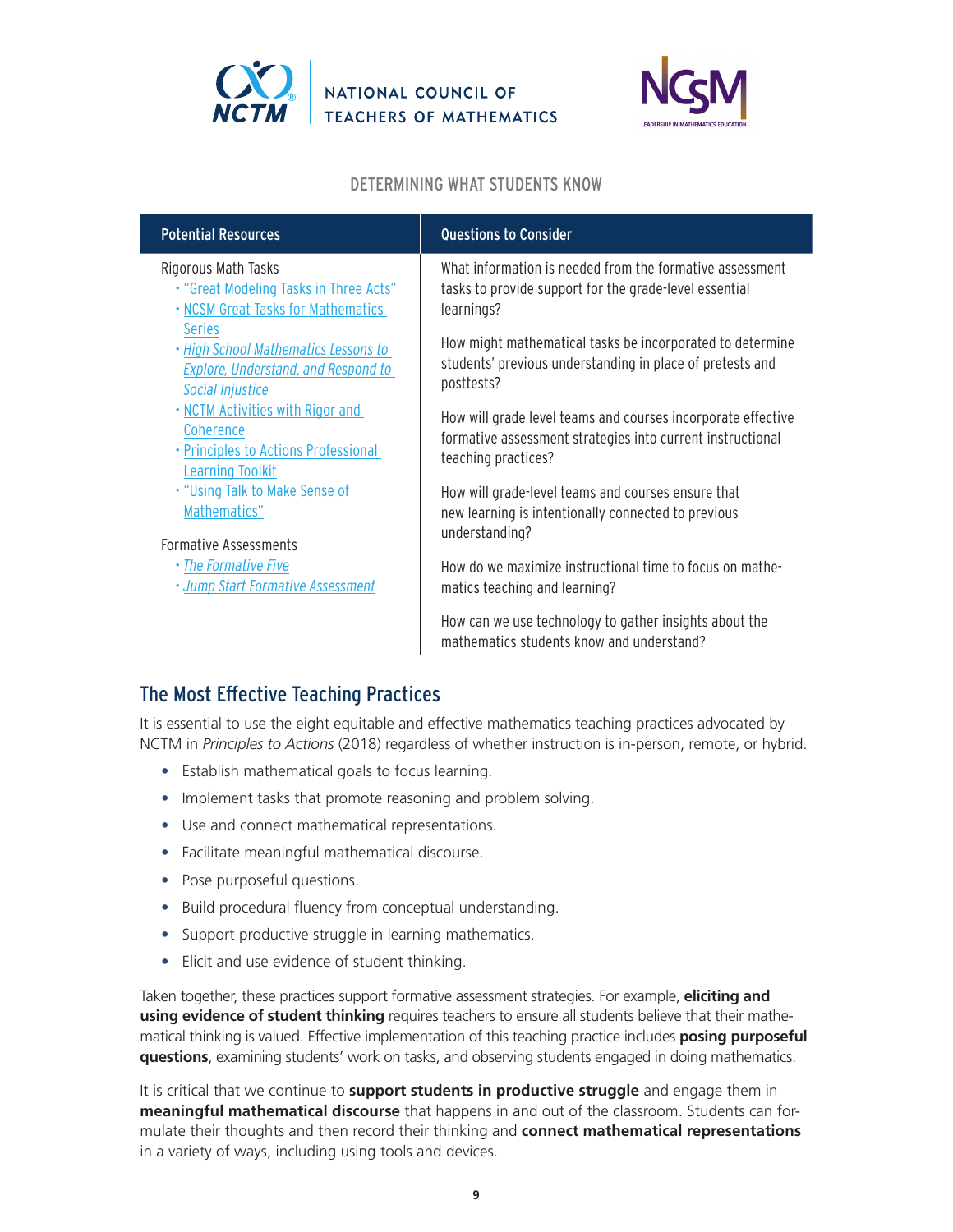



At the heart of **implementing tasks that promote reasoning and problem solving** based on specific **goals that focus student learning** is a shift in thinking from an emphasis on answer getting (i.e., "How can I get my students to figure out the answer to this problem?") to an emphasis on problem solving (i.e., "How can I use this problem to teach the mathematics of this unit?").

### EFFECTIVE MATHEMATICS TEACHING PRACTICES

| <b>Potential Resources</b>                      | <b>Questions to Consider</b>                                |
|-------------------------------------------------|-------------------------------------------------------------|
| <b>Good Questions</b>                           | How will we best support teachers in the implementation and |
| <b>More Good Questions</b>                      | enhancement of the eight mathematical teaching practices?   |
| 5 Practices for Orchestrating Productive        | How will we use evidence of student thinking to inform our  |
| <b>Mathematics Discussions</b>                  | teaching practices and advance student learning?            |
| 5 Practices in Practice Series                  | How will we engage students in and facilitate meaningful    |
| <b>Discourse Actions to Promote Student</b>     | mathematical discourse as a routine practice?               |
| <b>Access</b>                                   | How will we identify and implement tasks that promote       |
| High-Yield Routines for Grades K-8              | reasoning and problem solving as an ongoing practice        |
| <b>Taking Action Series</b>                     | throughout the school year?                                 |
| <b>Principles to Actions Professional</b>       | How will we engage in collaborative planning and reflect on |
| Learning Toolkit                                | the successes and challenges of implementation of equitable |
| <b>Strengths-Based Teaching and Learning in</b> | mathematical teaching practices to learn from one another   |
| Mathematics                                     | and improve our instructional practices over time?          |

## Recommendations for teaching practices

- Work collaboratively to develop a shared sense of the essential grade-level content that students must learn.
- Work collaboratively to develop a shared sense of the prerequisite knowledge for that essential grade-level content.
- Use formative assessment strategies to gather evidence of student learning, provide feedback on what students know, and use that feedback to design and facilitate instruction.
- Focus instructional strategies on effective mathematics teaching practices.

As we are *Moving Forward,* it will be critical that teachers, school, district, state, and provincial level leaders work collectively to identify the essential learnings, the prerequisite skills needed for those learnings, and effective teaching practices to support student learning.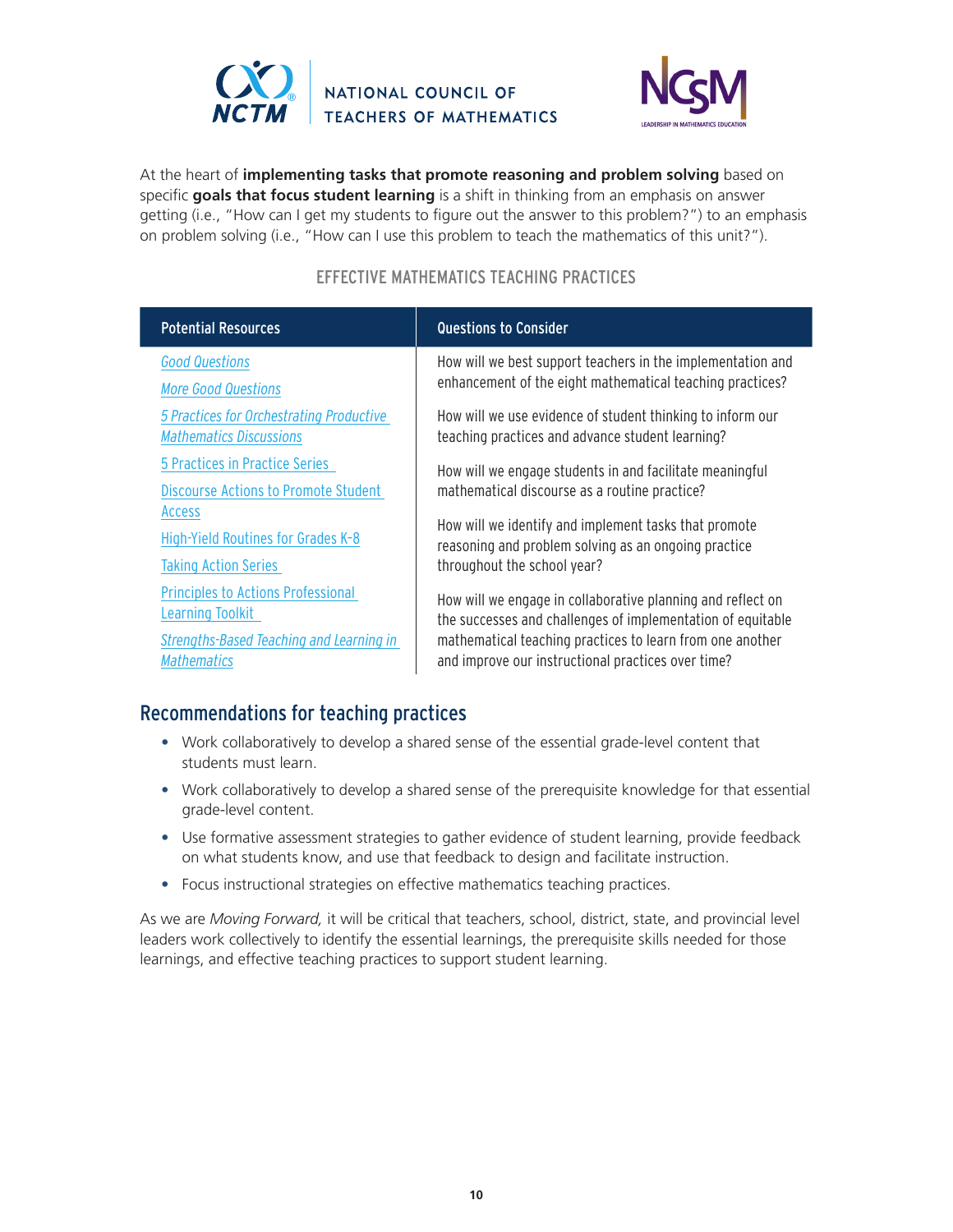



# Advocating for Teachers, Students, and Humanizing the Development and Implementation of Education Policies and Practices

Mathematics teachers and leaders must continue to speak to and support the development and implementation of educational policies and practices to promote high-quality, equitable mathematics teaching and learning for every student (NCTM 2014; NCSM 2020a). With the interruption of the school year by the outbreak of COVID-19, we know that current policies and budgets will need to be modified to address the current reality. The anticipated interruptions during the 2020–2021 school year call into question the validity of data generated by state or provincial assessments. There are new demands on teachers for managing in-person, remote, or hybrid teaching as well as assessment practices that affect instructional time.

It is also important to recognize that getting back to the "status quo" should not be the collective goal. The current situation has revealed existing challenges and problems, which cannot be ignored. National, state, province, and district leaders should consider the impact of policies on budget, assessment programs, and support for teachers. Three critical focus areas are presented for consideration: (1) policy and budget; (2) assessment practices; and (3) framing support for teacher professional learning and collaboration.

# What do we need to consider regarding policy and budgetary decision-making?

Decision makers will be faced with budgetary decisions that may affect the ability to ensure that all students have access to quality teaching and learning, resources, and instructional time for mathematics. It is essential to examine nonnegotiables for the teaching and learning of mathematics in preparation for possible budgetary cuts.

| Consideration     | <b>Questions to Consider</b>                                                                                                                                                                                                                                                                                                                             |
|-------------------|----------------------------------------------------------------------------------------------------------------------------------------------------------------------------------------------------------------------------------------------------------------------------------------------------------------------------------------------------------|
| Policy and Budget | What national, state, or provincial policies have been put in place to guide school<br>districts as to how, what, and when they can reopen? What happens if there are<br>waves of stopping and starting, staggered openings, modified schedules, or other<br>developments? How will this impact the budget? How will this affect the school<br>calendar? |
|                   | How have we humanized the situation with policymakers and stakeholders, so they<br>know the human impact of fiscal decisions?                                                                                                                                                                                                                            |
|                   | What advocacy measures can we take to ensure that all schools have the financial<br>means, resources, and support needed to undergird meaningful mathematics<br>teaching and learning?                                                                                                                                                                   |
|                   | How do we promote the allocation of resources to ensure that all students are<br>provided with an appropriate amount of instructional time to maximize their learn-<br>ing potential? How do we ensure every student is provided access to grade-level<br>content and high-quality teaching?                                                             |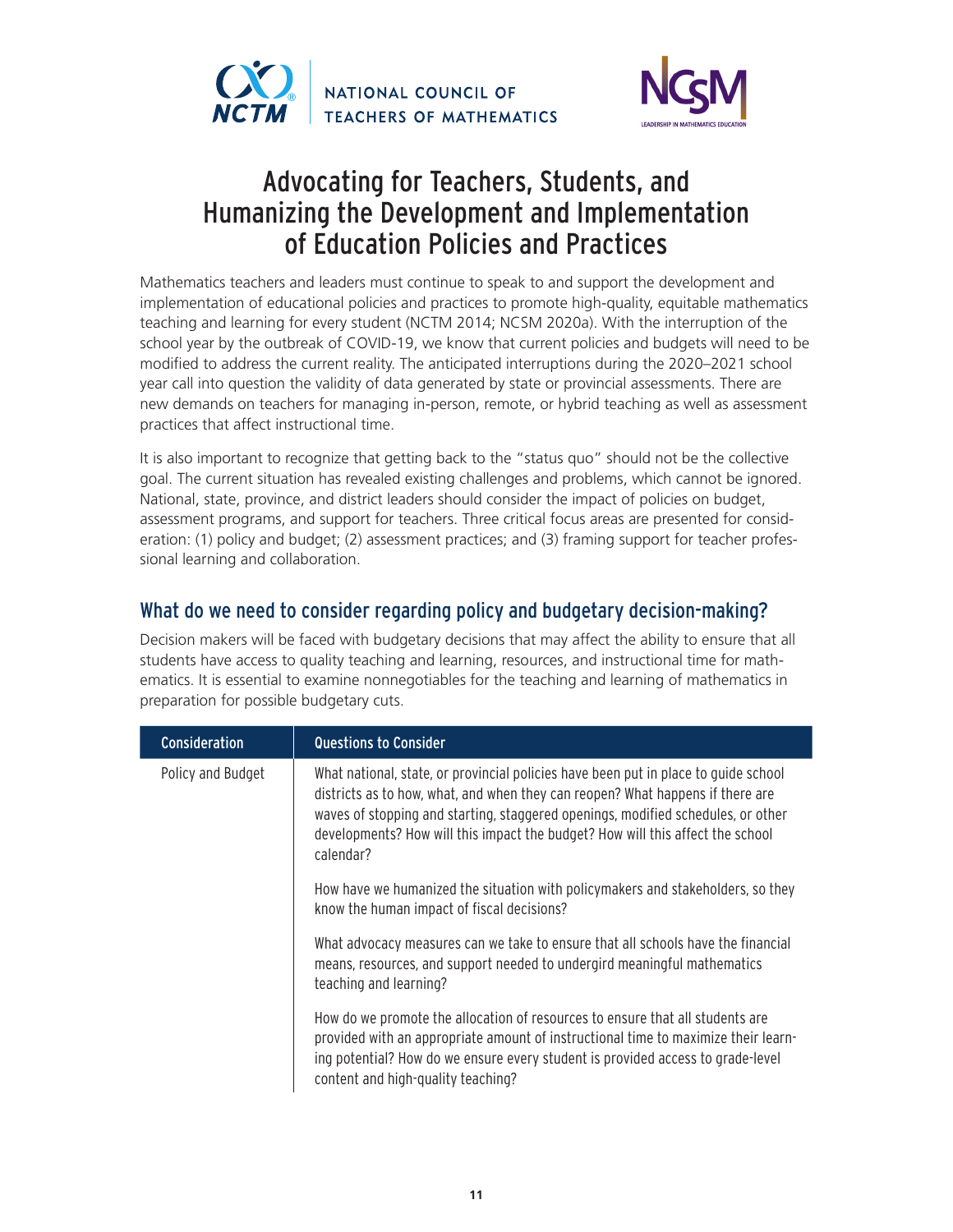



| <b>Consideration</b> | <b>Questions to Consider</b>                                                                                                                                                                                                               |
|----------------------|--------------------------------------------------------------------------------------------------------------------------------------------------------------------------------------------------------------------------------------------|
| Policy and Budget    | How have we worked to make sure that all students have the technology compo-<br>nents, software, and access needed to continue mathematics instruction away<br>from the brick-and-mortar school?                                           |
|                      | When budgetary decisions are made, what considerations do we speak to and find<br>support for, such as crucial positions that support teachers-for example, instruc-<br>tional math specialists, coaches, and other instructional leaders? |

## What should we consider when making decisions about assessment practices?

In addition, the opportunity exists to reevaluate assessment systems within schools, districts, states, or provinces to refocus on the use and intent of instructional time. Currently, assessment systems usually contain three types: (1) formative, (2) summative, and (3) state or provincial assessments. Because of the unpredictable and unprecedented circumstances around COVID-19, systems should consider immediate action in the following areas:

- **• Waive, eliminate, or postpone state, provincial, or district assessments** that measure student learning at a particular moment in time (including the beginning of the year) in order to redirect all within-school time into focused instructional time in the classroom with the classroom teacher.
- All district-level assessments should be carefully reviewed and only those demonstrably connected to content and resulting in actions should be used. Any assessment that does not substantially inform instruction should not be used at the expense of time that would otherwise be spent on student learning.
- **• Support and protect time for teacher collaborations around formative assessment tasks** and problems that are focused on the essential learnings.

Maximize time spent on assessing student understanding and developing the key mathematical ideas that are embedded within the essential learning. Minimize time spent on state or provincial and summative assessments (NCTM 2010).

| <b>Consideration</b>    | National, State, Province, and District Level Leaders Questions to Consider                                                                                                        |
|-------------------------|------------------------------------------------------------------------------------------------------------------------------------------------------------------------------------|
| Assessment<br>Practices | What systemic impacts will affect the validity and reliability of data from large-<br>scale assessments?                                                                           |
|                         | What other measures (metrics) might states or provinces report in regard to<br>educational system health, wellbeing, and recovery?                                                 |
|                         | What district-wide assessment systems are in place, and how many instructional<br>days do these district-wide assessments affect for testing and analyzing data?                   |
|                         | Are formative assessments used to inform instruction? Daily? Weekly?<br>Unit-by-unit?                                                                                              |
|                         | What time within the contract day do teachers have to collaborate, analyze, and<br>plan as a response to data collection that results in meaningful opportunities for<br>students? |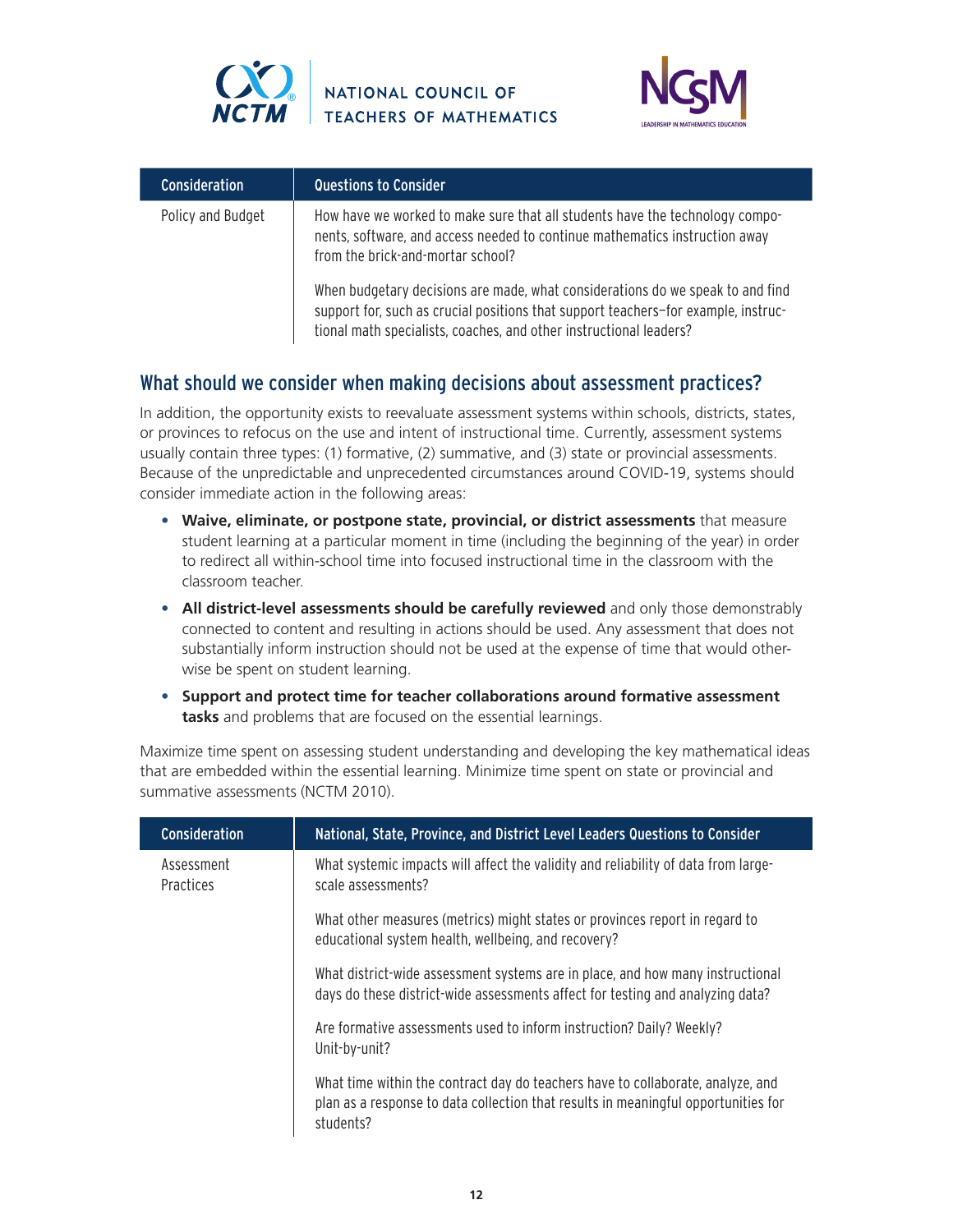



| <b>Consideration</b> | National, State, Province, and District Level Leaders Que <u>stions to Consider ba</u> |
|----------------------|----------------------------------------------------------------------------------------|
| Assessment           | What actions have the leadership taken to eliminate new initiatives that may           |
| <b>Practices</b>     | influence planning formative assessments?                                              |

## What should we consider when making decisions about professional learning and collaboration?

When teachers reenter their classrooms, uncertainty will likely surround such items as policy changes, essential learnings, and possible transitions between in- and out-of-school learning. Teachers themselves may have experienced emotional distress during this time as well. Within this uncertainty exists a key opportunity for stakeholders to explicitly define the system culture and to create a new normal by advocating for the support and professional learning of teachers. It will also be important to recognize and leverage teachers' strengths.

Systems should consider possibilities such as these:

- **• Create a culture where professional learning and increasing teacher capacity are priorities.** Create and sustain structures that promote job-embedded professional development by placing mathematics coaches and instructional specialists in buildings and at larger system levels (NCSM 2007a).
- **• Prioritize time and value teacher collaboration** by creating regular opportunities throughout the school year for teachers to meet with grade-level and course-alike teachers as well as vertical teaming collaboration. Avoid such pitfalls as teacher isolation by creating virtual and face-to-face support groups for teachers, mathematics coaches, and instructional specialists that meet on a regular basis. Focus these collaboration efforts on identifying protocols; creating a shared vision of assessment, grading, and intervention; developing action plans for co-teaching and the implementation of rich mathematical tasks; and facilitating curriculum-mapping discussions. (Kanold et al. 2018; NCTM 2014; NCSM 2007b).
- **• Integrate the use of tools and technology** that further the visualization, modeling, and sense making about mathematics. For these to be implemented effectively, consider professional learning focused on how to promote reasoning and sense making with tools and technology while learning content. Also provide opportunities on how to use technology to give student feedback and to maintain communication with families (NCTM 2014).
- **• Increase transparency** with key stakeholders by having clear, concise, and consistent communication about policy decisions, along with a clear process for asking and answering questions and collecting feedback. For example, initiate a weekly videocast, podcast, or online newsletter and then encourage teacher voice by including a feedback survey/form that is monitored. Include community stakeholders and family groups as often as possible so to create a collaborative partnership.

The following table lists some questions to consider about the critical advocacy focal points of professional learning and collaboration.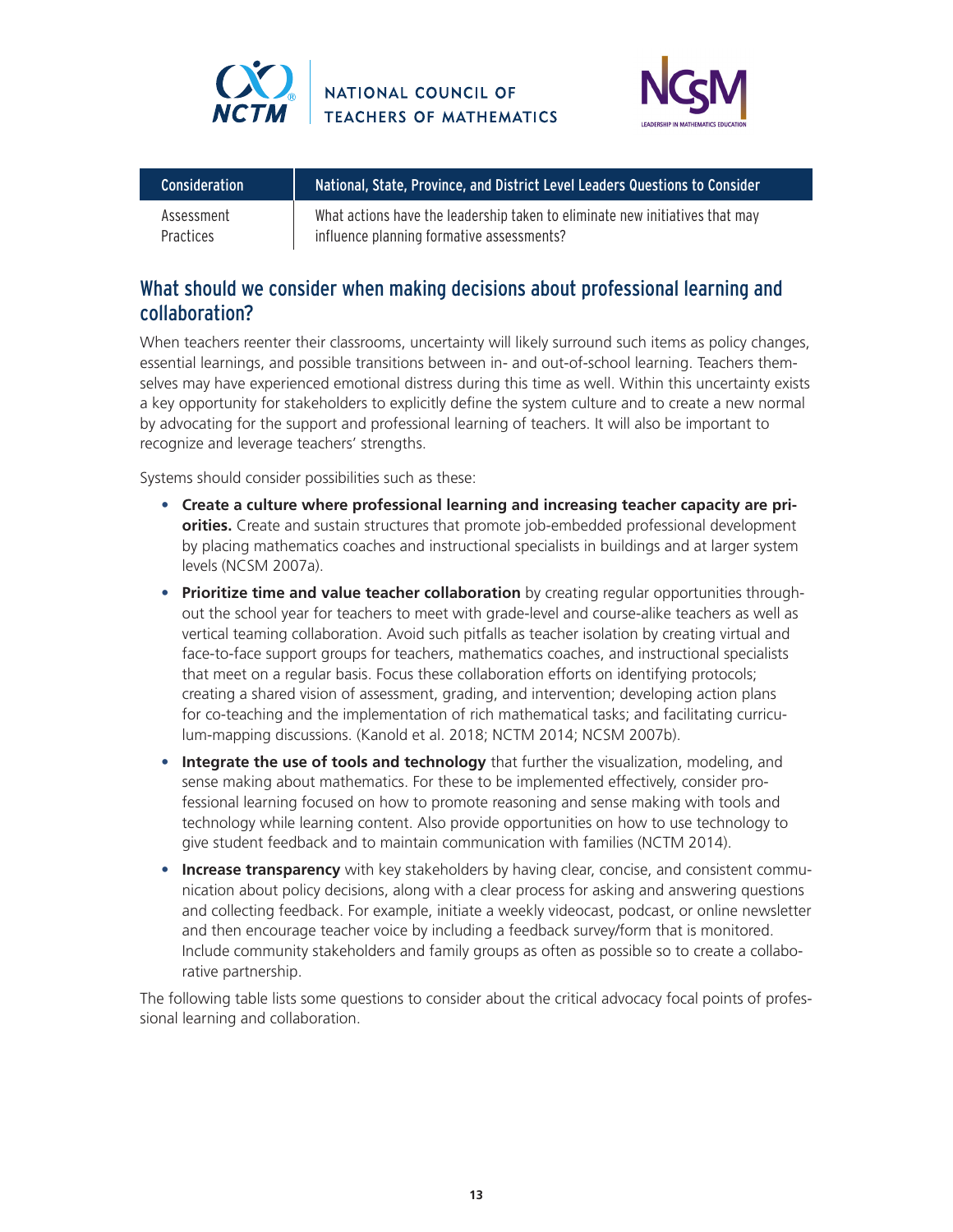



| Consideration                                 | Teachers, Principals, Mathematics Coaches, Instructional Specialists<br>Questions to Consider                                                                                               |
|-----------------------------------------------|---------------------------------------------------------------------------------------------------------------------------------------------------------------------------------------------|
| Professional<br>Learning and<br>Collaboration | What professional learning opportunities do we have for increasing content<br>knowledge and best practices for remote teaching?                                                             |
|                                               | How can we create opportunities for teacher collaboration, both with grade-level<br>and subject-alike teachers as well as vertical teaming collaboration?                                   |
|                                               | What opportunities can we create to support collaboration in developing and<br>implementing essential learning?                                                                             |
|                                               | How can we leverage mathematics coaches and instructional specialists to<br>maximize job-embedded professional learning?                                                                    |
|                                               | How can we support teachers in the use of formative assessments to inform<br>student learning?                                                                                              |
|                                               | How are we helping teachers navigate and implement curriculum changes?                                                                                                                      |
|                                               | How can we advocate for policies that value the need for teacher collaboration and<br>work time-before the 2020-2021 school year begins, during this school year, and<br>beyond?            |
|                                               | What supports are in place to help teachers ensure that all students have access<br>to high-quality mathematics resources and content-both with face-to-face and<br>out-of-school learning? |

## Recommendations for advocacy

- Use a strengths-based approach by focusing on what skill sets your teachers and students already have versus what they might still need (Kobett and Karp 2020).
- Provide and protect access to rigorous and engaging instruction, learning, and support for each and every student.
- Build and sustain a positive identity and disposition toward mathematics for all teachers and students.
- Ensure that we are increasing, not decreasing, opportunities for each and every student.
- Communicate with, engage with, and support our families and community.

Policymakers and school leaders may find themselves in unenviable positions as they make policy and budgetary decisions that may adversely affect teachers and students. Humanizing the impacts of those decisions on teachers and students helps to keep systems in perspective.

# Your Role in Moving Forward

When we get to the other side of COVID-19, we will be asked and we will ask ourselves, Did we do enough for each and every student, our teachers, and our communities? Were we able to lead; to be bold and transparent in the decisions we made; and to connect with students, support rigorous and engaging mathematics discourse and learning, help them understand their world, and increase their opportunities for the future? Opinions will differ about how well the work was done and whether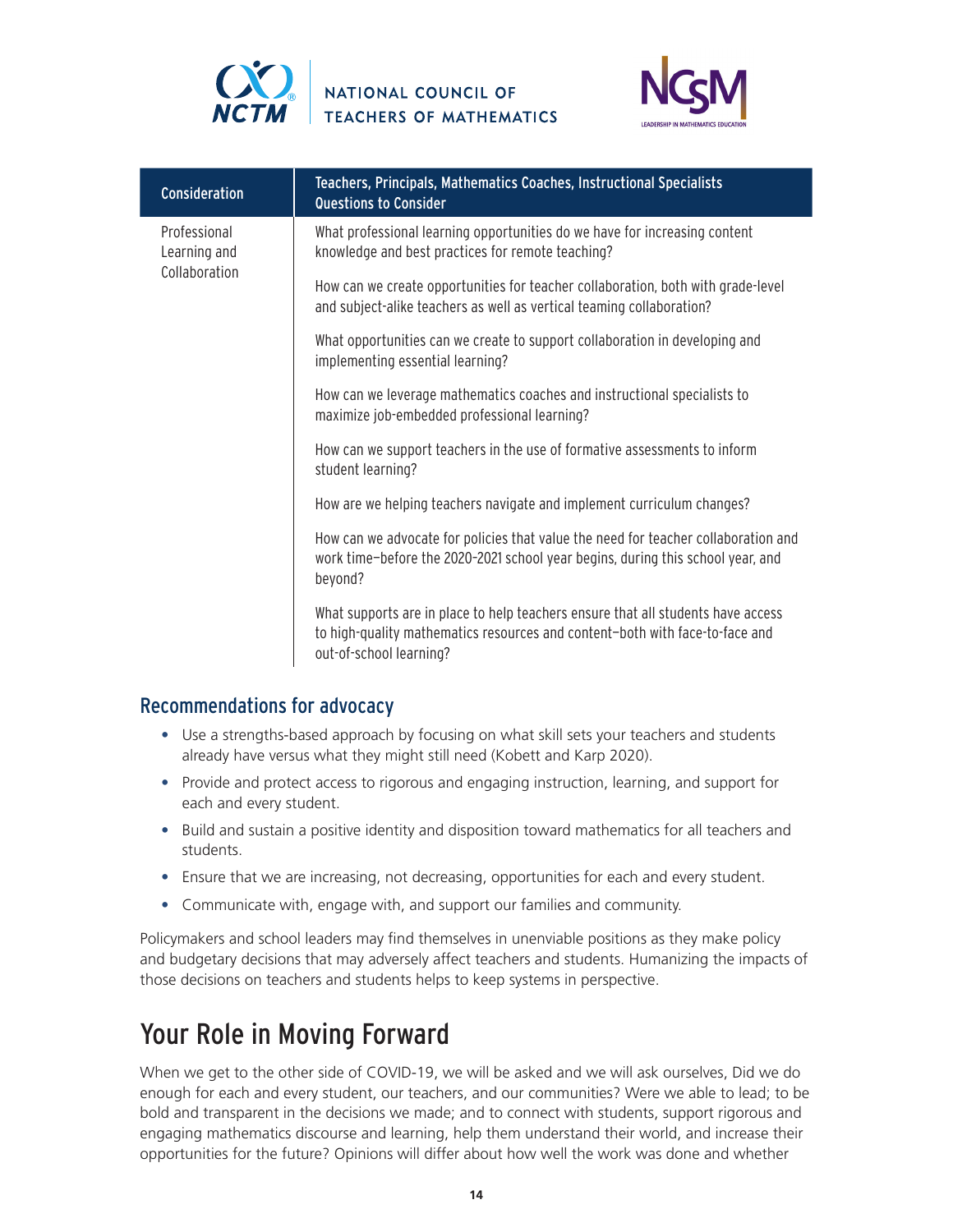



students received what they needed to move forward. The questions you must ask yourself are, Did I do all that was necessary and within my control and influence to ensure that each and every student had the opportunity and access to learning? Was equity at the forefront of my decisions? We have the opportunity to be innovative and to think purposefully about addressing traditional/systemic structures, practices, and beliefs that have allowed inequities to persist. Together, we can move forward.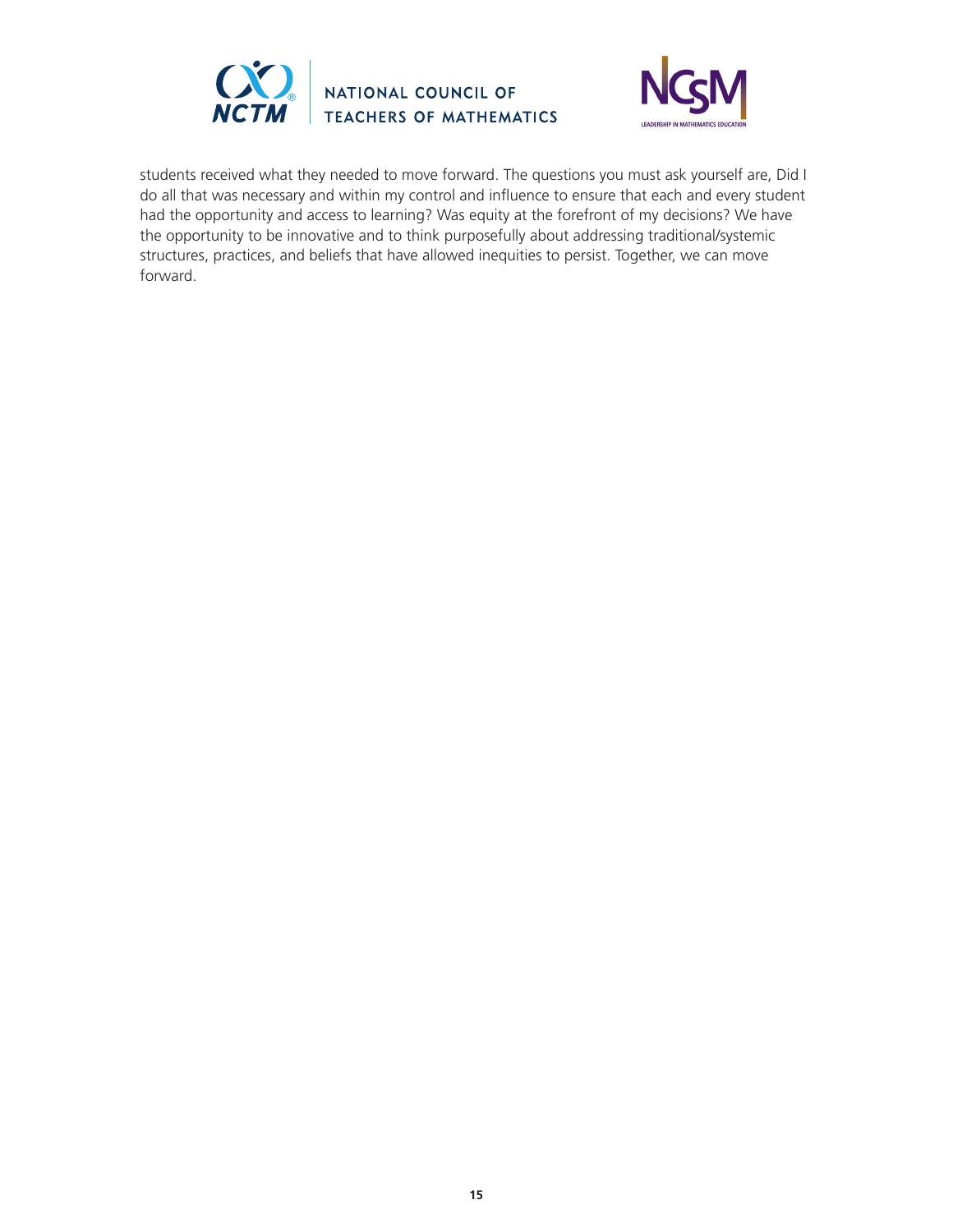



# Highlighted Resources

# Determining Essential Learning for All Students

- [Catalyzing Change: Initiating Critical Conversations Series](https://www.nctm.org/change/) (NCTM)
- [Curriculum Focal Points for Prekindergarten through Grade 8 Mathematics: A Quest for](https://www.nctm.org/curriculumfocalpoints/)  [Coherence Series](https://www.nctm.org/curriculumfocalpoints/) (NCTM)
- [Developing Essential Understanding Series](https://www.nctm.org/store/eu/) (NCTM)

## Determining Necessary Prior Knowledge

- [Progression Documents](https://docs.google.com/document/d/1NF4qLjhYBdo7TmAAgKlejOj5ci1shccwmjdAcjNPxSk/edit?usp=sharing) (McCallum 2007)
- *• [Mathematics Unit Planning in a PLC at Work®, Grades 3–5](https://www.nctm.org/Store/Products/Mathematics-Unit-Planning-in-a-PLC-at-Work%C2%AE,-Grades-3-5/)* (Schuhl et al. 2020)
- ["Protocol to Determine Prior Knowledge for a Mathematics Unit"](https://solutiontree.s3.amazonaws.com/solutiontree.com/media/pdfs/Reproducibles_MUP3-5/figure2.7protocoltodeterminepriorknowledgeforamathematicsunit.pdf) (Schuhl et al. 2020)

# Determining What Students Know

- ["Great Modeling Tasks in Three Acts"](https://www.mathedleadership.org/resources/threeacts/index.html) (NCSM)
- [NCSM Great Tasks for Mathematics Series](https://www.mathedleadership.org/ccss/greattasks.html) (NCSM)
- [High School Mathematics Lessons to Explore, Understand, and Respond to Social Injustice](https://www.nctm.org/Store/Products/High-School-Mathematics-Lessons-to-Explore,-Understand,-and-Respond-to-Social-Injustice/) (Berry et al. 2020)
- [NCTM Activities with Rigor and Coherence](https://www.nctm.org/ARCs/)
- [Principles to Actions Professional Learning Toolkit](https://www.nctm.org/PtAToolkit/) (NCTM)
- ["Using Talk to Make Sense of Mathematics"](https://www.nctm.org/Publications/Teaching-Children-Mathematics/Blog/Using-Talk-to-Make-Sense-of-Mathematics/) (Bill and Speranzo 2017)
- The Formative Five: Everyday Assessment Techniques for Every Math Classroom, Grades [K–8](https://www.nctm.org/Store/Products/The-Formative-Five--Everyday-Assessment-Techniques-for-Every-Math-Classroom,-Grades-K-8/) (Fennell, Kobett, and Wray 2017)
- ["Jump Start Formative Assessment"](https://www.mathedleadership.org/resources/jumpstart/index.html) (Floyd et al.)

# Effective Mathematics Teaching Practices

- [Good Questions: Great Ways to Differentiate Mathematics Instruction in the Standards-](https://www.nctm.org/Store/Products/Good-Questions--Great-Ways-to-Differentiate-Mathematics-Instruction-in-the-Standards-Based-Classroom,-3rd-ed-/)[Based Classroom](https://www.nctm.org/Store/Products/Good-Questions--Great-Ways-to-Differentiate-Mathematics-Instruction-in-the-Standards-Based-Classroom,-3rd-ed-/) (NCTM 2017)
- [More Good Questions: Great Ways to Differentiate Secondary Mathematics Instruction](https://www.nctm.org/store/Products/More-Good-Questions--Great-Ways-to-Differentiate-Secondary-Mathematics-Instruction/) (Small and Lin 2010)
- [5 Practices for Orchestrating Productive Mathematics Discussions](https://www.nctm.org/Store/Products/5-Practices-for-Orchestrating-Productive-Mathematics-Discussions,-2nd-edition-(eBook)/) (Smith and Stein 2011
- "[Discourse Actions to Promote Student Access](https://pubs.nctm.org/view/journals/mtlt/113/4/article-p266.xml?tab_body=pdf)" (Candela, Boston, and Dixon 2020)
- High-Yield Routines for Grades K-8 (McCoy, Barnett, and Combs 2013)
- [Taking Action Series](https://www.nctm.org/store/takingaction/) (NCTM)
- [Principles to Actions Professional Learning Toolkit](https://www.nctm.org/PtAToolkit/) (NCTM)
- [Strengths-Based Teaching and Learning in Mathematics: 5 Teaching Turnarounds for](https://www.nctm.org/Store/Products/Strengths-Based-Teaching-and-Learning-in-Mathematics--5-Teaching-Turnarounds-for-Grades-K-6/)  [Grades K–6](https://www.nctm.org/Store/Products/Strengths-Based-Teaching-and-Learning-in-Mathematics--5-Teaching-Turnarounds-for-Grades-K-6/) (Kobett and Karp 2020)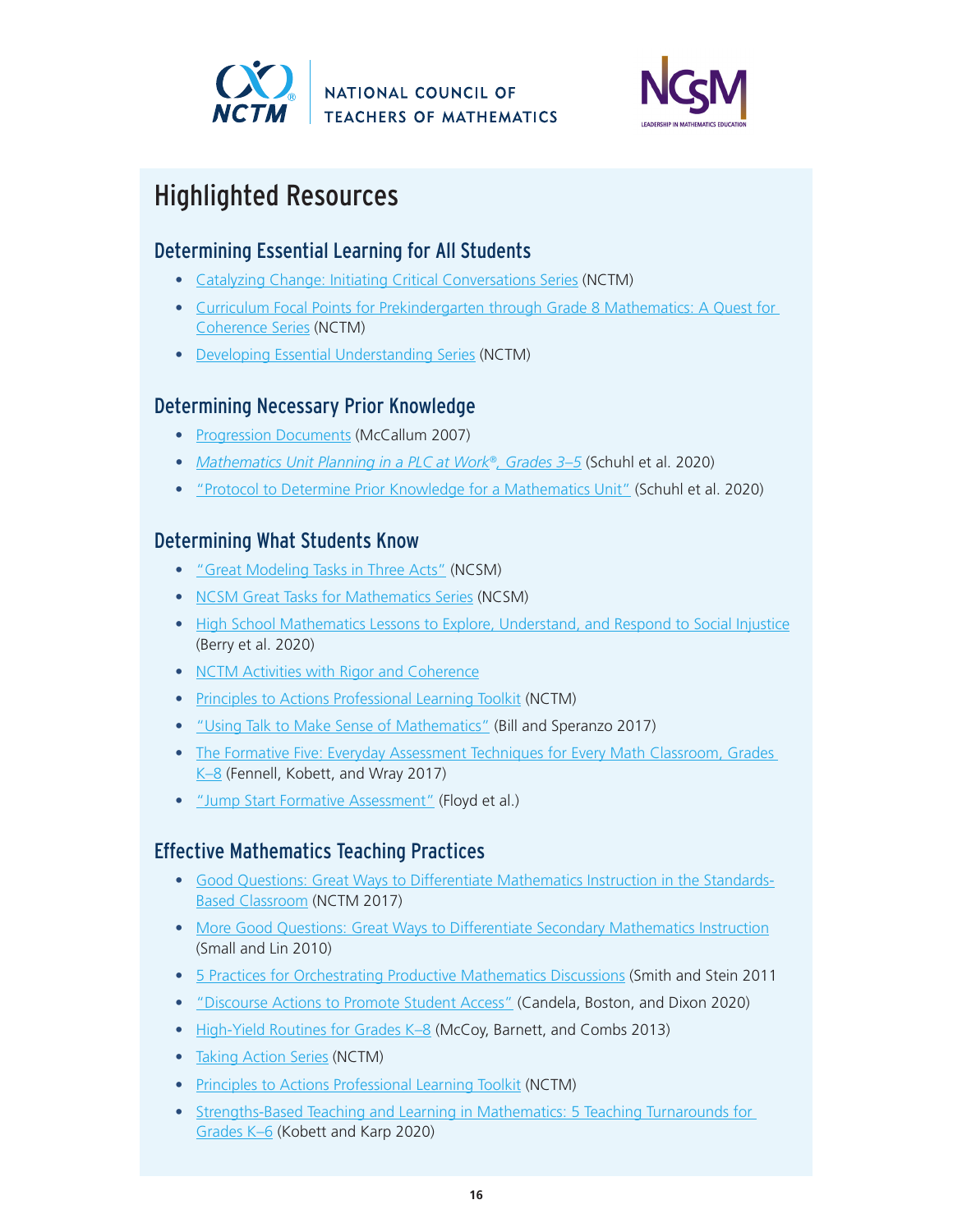



## References

- Berry, Robert Q. III, Basil Conway, Brian Lawler, and John Staley. 2020. *High School Mathematics Lessons to Explore, Understand, and Respond to Social Injustice*. Reston, VA: National Council of Teachers of Mathematics.
- Bill, Victoria, and Laurie Speranzo. 2017. "Using Talk to Make Sense of Mathematics." *Math Tasks to Talk About* (blog), *Teaching Children Mathematics*. July 17, 2017. [https://www.nctm.org/Publications/Teaching-Children-Mathematics](https://www.nctm.org/Publications/Teaching-Children-Mathematics/Blog/Using-Talk-to-Make-Sense-of-Mathematics) [/Blog/Using-Talk-to-Make-Sense-of-Mathematics](https://www.nctm.org/Publications/Teaching-Children-Mathematics/Blog/Using-Talk-to-Make-Sense-of-Mathematics)/.
- Candela, Amber G., Melissa D. Boston, and Juli K. Dixon. 2020. "Discourse Actions to Promote Student Access." *Mathematics Teacher: Learning and Teaching Mathematics PK–12* 113, no. 4 (April): 266–77. doi: [https://doi.org/10.5951](https://doi.org/10.5951/MTLT.2019.0009) [/MTLT.2019.0009](https://doi.org/10.5951/MTLT.2019.0009).
- Fennell, Francis, Beth McCord Kobett, and Jonathan Wray. 2017. *The Formative Five: Everyday Assessment Techniques for Every Math Classroom, Grades K–8*. Reston, VA: National Council of Teachers of Mathematics.
- Floyd, Ana, Mari Muri, Jeane Joyner, Wendy Rich, Katherine Mawhinney, and Catherine Schwartz. n.d. Englewood, CO: National Council of Supervisors of Mathematics.<https://www.mathedleadership.org/resources/jumpstart/index.html>.
- Hitz, Mary M., Mary Catherine Somers, and Christee L. Jenlink. 2007. "The Looping Classroom: Benefits for Children, Families, and Teachers." *Young Children* 62, no. 2 (March): 80–84.
- Hunt, Jessica H. 2010. "Master Geometry while Coteaching." *Mathematics Teaching in the Middle School* 16, no. 3 (October): 154–61.
- Kanold, Timothy D., Sarah Schuhl, Matthew R. Larson, Bill Barnes, Jessica Kanold-McIntyre, and Mona Toncheff. 2018. *Mathematics Assessment and Intervention in a PLC at Work®*. Bloomington, IN: Solution Tree Press.
- Kobett, Beth, and Karen S. Karp. 2020. *Strengths-Based Teaching and Learning in Mathematics: 5 Teaching Turnarounds for Grades K–6*. Thousand Oaks, CA: Corwin Press.
- Kuhfeld, Megan, and Beth Tarasawa. 2020. *The COVID-19 Slide: What Summer Learning Loss Can Tell Us about the Potential Impact of School Closures on Student Academic Achievement.* Collaborative for Student Growth brief. Retrieved May 20, 2020, from Northwest Evaluation Association (NWEA). [https://www.nwea.org/content/uploads/2020/05](https://www.nwea.org/content/uploads/2020/05/Collaborative-Brief_Covid19-Slide-APR20.pdf) [/Collaborative-Brief\\_Covid19-Slide-APR20.pdf.](https://www.nwea.org/content/uploads/2020/05/Collaborative-Brief_Covid19-Slide-APR20.pdf)
- McCallum, William. 2007. *Progressions Documents for the Common Core Math Standards*. Arizona Board of Regents. Retrieved May 6, 2020, from the University of Arizona: <http://ime.math.arizona.edu/progressions/>.
- McCoy, Ann, Joann Barnett, and Emily Combs. 2013. *High-Yield Routines for Grades K–8*. Reston, VA: National Council of Teachers of Mathematics.
- National Council of Supervisors of Mathematics (NCSM). 2007a. *Improving Student Achievement by Leading Sustained Professional Learning for Mathematics Content and Pedagogical Knowledge Development*. Position paper. Englewood, CO: NCSM. Retrieved May 6, 2020, from <https://www.mathedleadership.org/resources/position.html>.
- ———. 2007b. *Improving Student Achievement by Leading Effective Collaborative Teams of Mathematics Teachers*. Position paper. Englewood, CO: NCSM. [https://www.mathedleadership.org/resources/position.html.](https://www.mathedleadership.org/resources/position.html)
- ———. 2009. *Improving Student Achievement by Leading Highly Effective Assessment Practices*. Englewood, CO: NCSM. <https://www.mathedleadership.org/resources/position.html>.
- ———. 2014. *Improving Student Achievement in Mathematics through Formative Assessment in Instruction*. Position paper. Englewood, CO: NCSM. [https://www.mathedleadership.org/resources/position.html.](https://www.mathedleadership.org/resources/position.html)
- ———. 2020a. *NCSM Essential Actions: Framework for Leadership in Mathematics Education*. Englewood, CO: NCSM.
- ———. 2020b. *Closing the Opportunity Gap: A Call for Detracking Mathematics*. Position paper. Retrieved from [https://www](https://www.mathedleadership.org/member/docs/resources/positionpapers/NCSMPositionPaper19.pdf) [.mathedleadership.org/member/docs/resources/positionpapers/NCSMPositionPaper19.pdf.](https://www.mathedleadership.org/member/docs/resources/positionpapers/NCSMPositionPaper19.pdf)
- —. "Great Modeling Tasks in Three Acts." Englewood, CO: NCSM. [https://www.mathedleadership.org/resources/three](https://www.mathedleadership.org/resources/threeacts/index.html)[acts/index.html.](https://www.mathedleadership.org/resources/threeacts/index.html)
- National Council of Teachers of Mathematics. 2007. *Strategies for Formative Assessment: Five "Key Strategies" for Effective Formative Assessment*. Research brief. Reston, VA: NCTM. [https://www.nctm.org/Research-and-Advocacy/Research-](https://www.nctm.org/Research-and-Advocacy/Research-Brief-and-Clips/Strategies-for-Formative-Assessment/)[Brief-and-Clips/Strategies-for-Formative-Assessment/](https://www.nctm.org/Research-and-Advocacy/Research-Brief-and-Clips/Strategies-for-Formative-Assessment/).
- ———. 2010. *How Can Teachers and Schools Use Data Effectively?* Research brief. Reston, VA: NCTM. [https://www.nctm.org](https://www.nctm.org/Research-and-Advocacy/Research-Brief-and-Clips/Using-Data/) [/Research-and-Advocacy/Research-Brief-and-Clips/Using-Data/](https://www.nctm.org/Research-and-Advocacy/Research-Brief-and-Clips/Using-Data/).
- ———. 2012. *Closing the Opportunity Gap in Mathematics Education*. Position paper. Reston, VA: NCTM. [https://www.nctm](https://www.nctm.org/Standards-and-Positions/Position-Statements/Closing-the-Opportunity-Gap-in-Mathematics-Education/) [.org/Standards-and-Positions/Position-Statements/Closing-the-Opportunity-Gap-in-Mathematics-Education/.](https://www.nctm.org/Standards-and-Positions/Position-Statements/Closing-the-Opportunity-Gap-in-Mathematics-Education/)
- ———. 2014. *Principles to Actions: Ensuring Mathematical Success for All*. Reston, VA: NCTM.